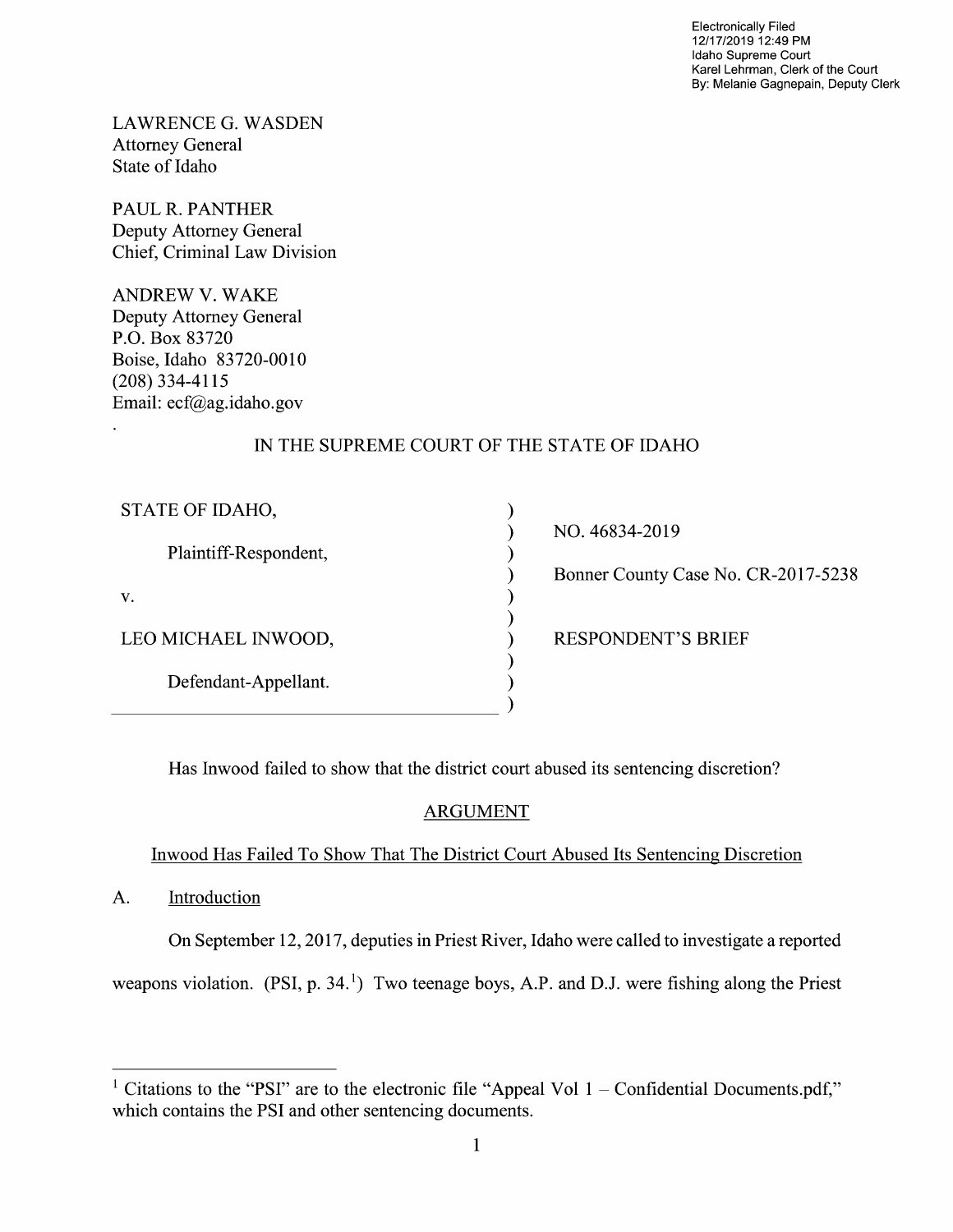River when they were repeatedly fired on from across the river by two men. (PSI, p. 35.) A.P. was hit in the leg, after which the two escaped 0n their scooter parked nearby. (Id.) Police responded to the location from which the shots had been fired and discovered Eric Wood sleeping. (Id.) A neighbor stated that he heard approximately ten shots in rapid succession, followed by several more shots from a weapon firing a different caliber round. (Id.) The neighbor also stated that he saw a gray Dodge Dakota truck leave at a high rate of speed just after the firing ceased. (Id.) Mr. Wood stated that the truck belonged to Inwood. (Id.) After he was contacted by police, Inwood admitted that he removed the firearms from the scene 0f the shooting and the firearms were later recovered from his home. (Id.)

Inwood was charged with a felony violation of Idaho Code  $\S$  18-2603, unlawful concealment of evidence, by "willfully conceal[ing] a firearm knowing that [it] was about to be discovered in an investigation authorized by law and with intent to prevent it from being discovered," and with a misdemeanor violation of Idaho Code § 18-3306, injuring another by discharge of aimed firearms, by intentionally, but not maliciously, discharging a firearm aimed at A.P. and injuring him thereby. (R., pp. 117-18.) He pled not guilty to both charges. (R., p. 121.)

At trial, Mr. Wood testified that he and Inwood were drinking when they began firing shotgun and a handgun at what he believed was a box across the river. (Trial Tr., p. 94, L.  $6 - p$ . 95, L. 14; p. 104, L.  $2 - p$ . 106, L. 1.<sup>2</sup>) He testified that they each fired from both firearms. (Id.) He testified that he believed that he took the last shot when they heard yelling from across the river where they had been shooting and they observed two kids jump on a scooter and drive away. (Trial

<sup>&</sup>lt;sup>2</sup> The file titled "Appeal Vol 1 – Transcripts.pdf" contains both the transcript of the preliminary hearing and the transcript of the two-day jury trial. Those two transcripts are separately paginated. The transcript of the two-day jury trial begins at page 128 of the pdf. References to "Trial Tr." are to the transcript of the jury trial.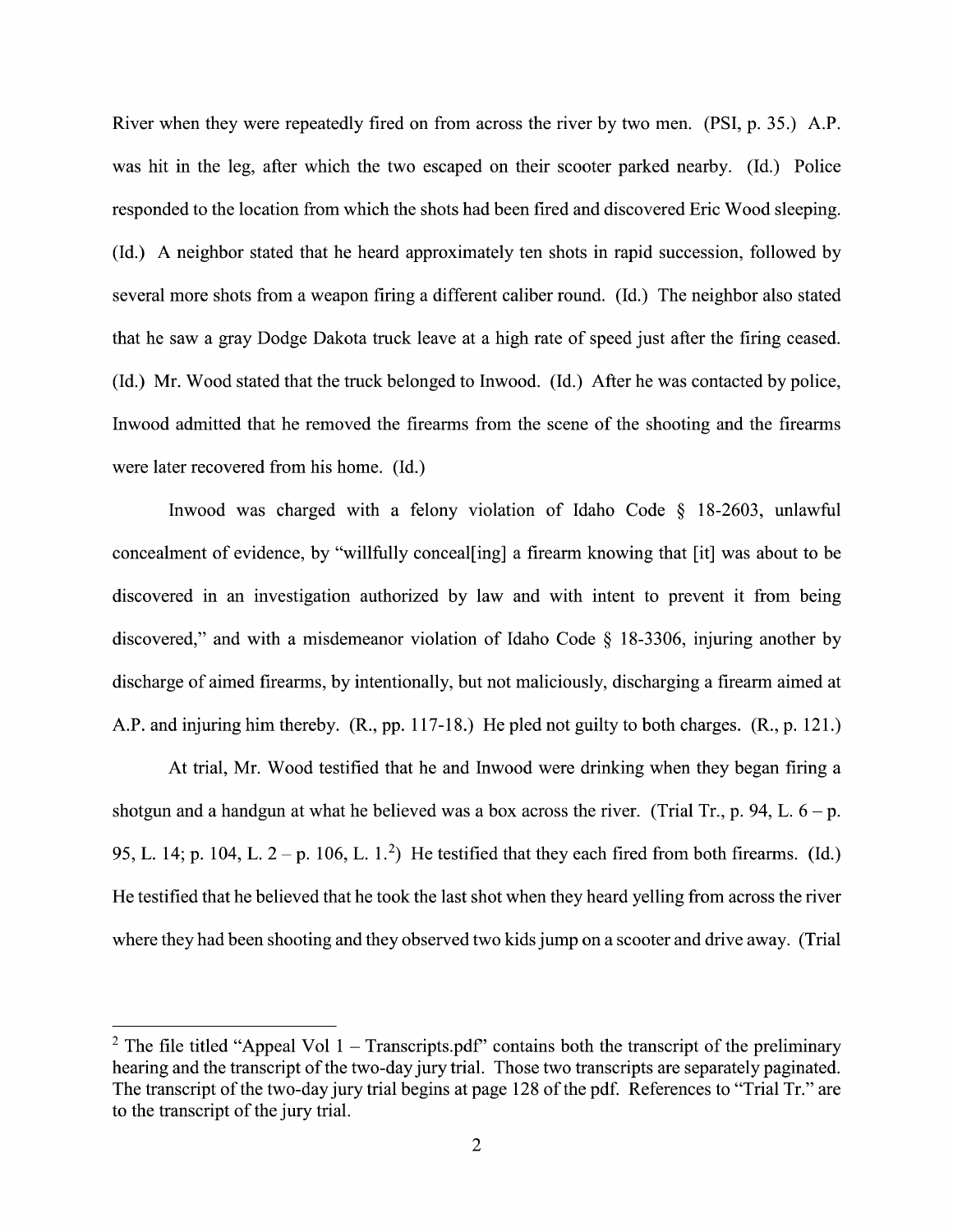Tr., p. 106, L.  $2 - p$ . 108, L. 4.) According to Mr. Wood, Inwood then immediately grabbed the handgun, began gathering up the shells, instructed Mr. Wood to get in the truck, and said, "'We've got to get out ofhere.'" (Trial Tr., p. 107, Ls. 9-1 1; p. 111, Ls. 1-11 (quoting Inwood).) Mr. Wood stated that he was "not going anywhere" and that he was "'staying here to take my medicine." (Trial Tr., p. 111, Ls. 11-16.) Inwood put both guns in his truck, as well as the spent casings and additional rounds, and left. (Trial Tr., p. 111, L.  $13 - p$ . 112, L. 18.) Inwood later testified that he took the guns because Wood was inebriated, it "didn't feel safe leaving them there," and he did not realize anyone had been hit. (Trial Tr., p. 308, Ls. 8-25.)

After the state presented its case, Inwood moved to dismiss both counts under Idaho Criminal Rule 29. (Trial Tr., p. 276, L. 23 - p. 278, L. 18.) The district court granted the motion to dismiss the misdemeanor charge of injuring A.P. by discharging an aimed firearm, concluding that there was not sufficient evidence that Inwood had fired the shot that injured A.P., but denied the request to dismiss the charge of unlawful concealment of evidence. (Trial Tr., p. 279, L. 12 – p. 280, L. 10.)

Inwood was convicted by a jury of that charge.  $(R., p. 263.)$  At sentencing, the state recommended a unified sentence of five years with three years fixed. (Tr., p. 12, Ls. 2-6.<sup>3</sup>) Inwood requested a unified sentence of three years with one year fixed, and asked that the sentence be suspended and that he be placed on probation for two years. (Tr., p. 15, L.  $20 - p$ . 16, L. 3.) The district court imposed a unified sentence of four years with two years fixed, suspended that sentence, placed Inwood on two years of probation, and required that he serve 120 days in jail as a condition of probation.  $(R., pp. 268-74.)$  Inwood timely filed a notice of appeal.  $(R., pp. 301-$ 

 $3$  References to "Tr." are to the transcript of the sentencing hearing, held February 25, 2019, and contained in the file titled "Transcript – Sentencing held  $02-25-2019$  K Plizga.pdf."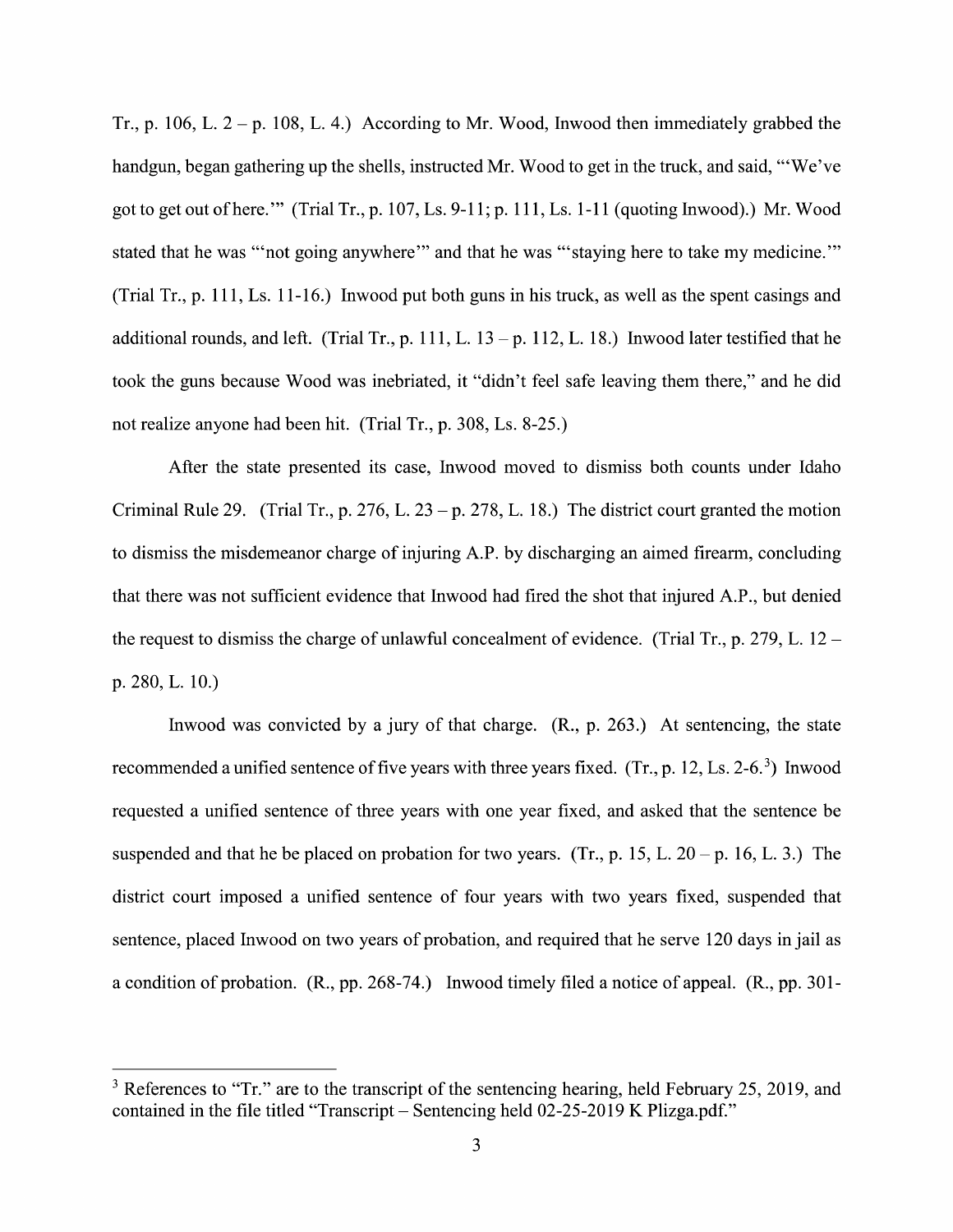03.)

### B. Standard Of Review

The length of a sentence is reviewed under an abuse of discretion standard considering the defendant's entire sentence. State V. Oliver, 144 Idaho 722, 726, 170 P.3d 387, 391 (2007) (citing State V. Strand, <sup>137</sup> Idaho 457, 460, <sup>50</sup> P.3d 472, <sup>475</sup> (2002); State V. Huffman, <sup>144</sup> Idaho 201, 159 P.3d 838 (2007)). It is presumed that the fixed portion 0f the sentence Will be the defendant's probable term of confinement. Id. (citing State v. Trevino, 132 Idaho 888, 980 P.2d 552 (1999)). Where a sentence is within statutory limits, the appellant bears the burden of demonstrating that it is a clear abuse of discretion. State v. Baker,  $136$  Idaho  $576$ ,  $577$ ,  $38$  P.3d  $614$ ,  $615$  ( $2001$ ) (citing State V. Lundquist, 134 Idaho 831, 11 P.3d 27 (2000)). The abuse 0f discretion test looks to whether the district court: "(1) correctly perceived the issue as one of discretion; (2) acted within the outer boundaries 0f its discretion; (3) acted consistently With the legal standards applicable to the specific choices available to it; and (4) reached its decision by the exercise 0f reason." Lunneborg V. MV Fun Life, <sup>163</sup> Idaho 856, 863, <sup>421</sup> P.3d 187, <sup>194</sup> (2018).

### C. Inwood Has Shown N0 Abuse Of The District Court's Discretion

Where a sentence is within statutory limits, the appellant must establish that, under any reasonable view of the facts, the sentence was excessive. State v. Farwell, 144 Idaho 732, 736, 170 P.3d 397, <sup>401</sup> (2007). In determining Whether the appellant has met this burden, this Court considers the entire sentence but, because the decision to release the defendant 0n parole is exclusively the province 0f the executive branch, presumes that the determinate portion will be the period of actual incarceration. State v. Bailey, 161 Idaho 887, 895, 392 P.3d 1228, 1236 (2017) (citing Oliver, 144 Idaho at 726, 170 P.3d at 391). To establish that the sentence is excessive, the appellant must demonstrate that reasonable minds could not conclude the sentence was appropriate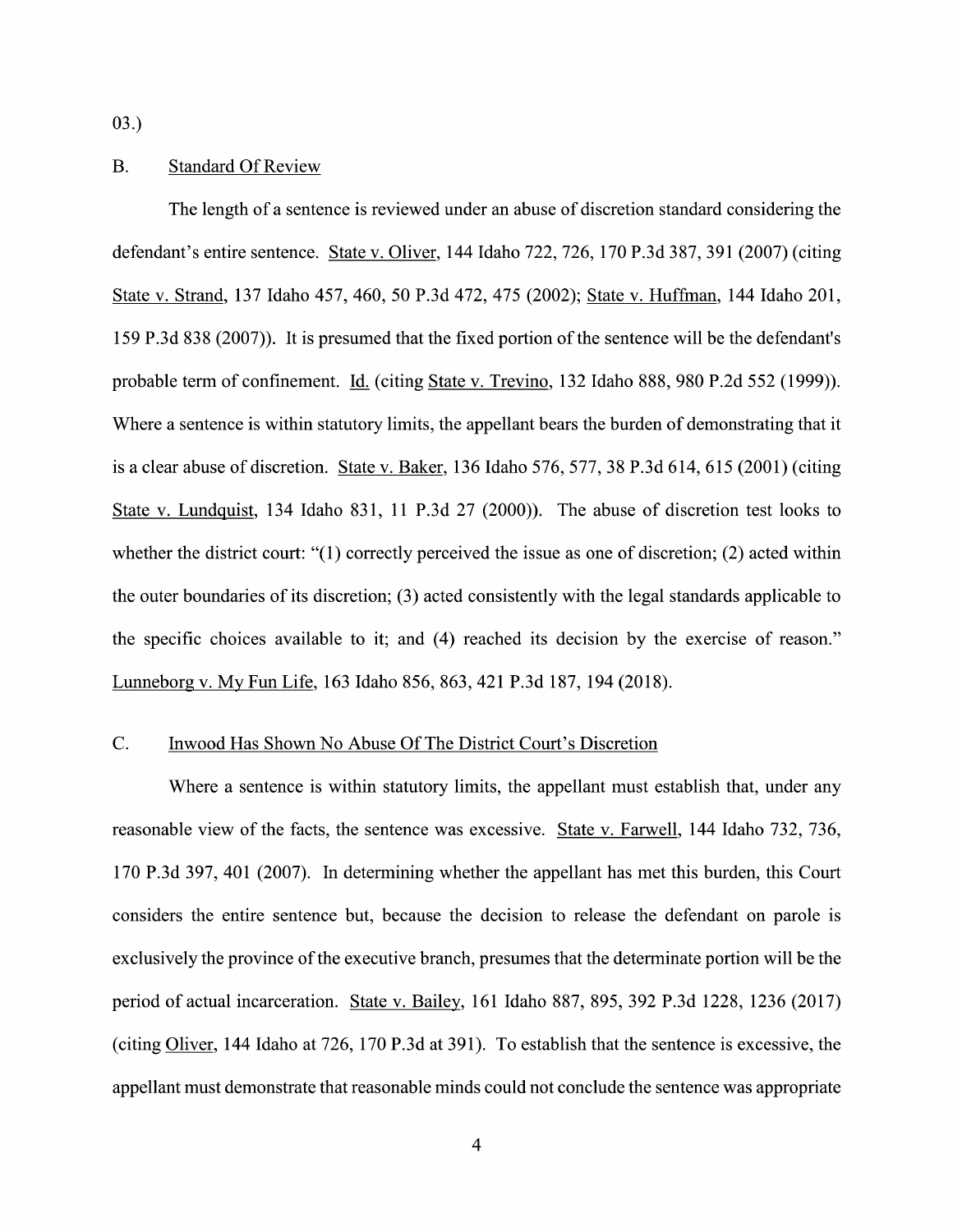to accomplish any of the sentencing goals of protecting society, deterrence, rehabilitation, or<br>retribution. <u>Farwell</u>, 144 Idaho at 736, 170 P.3d at 401. A sentence is reasonable "if it appears retribution. Farwell, 144 Idaho at 736, 170 P.3d at 401. A sentence is reasonable "if it appears necessary to accomplish the primary objective of protecting society and to achieve any or all of the related goals of deterrence, rehabilitation, or retribution." Bailey, 161 Idaho at 895-96, 392 P.3d at 1236—37 (quoting State V. McIntosh, 160 Idaho 1, 8, 368 P.3d 621, 628 (2015)).

Inwood acknowledges that his sentence is Within statutory limits. (Appellant's brief, p. 4; see also I.C.  $\S$  18-2603 (providing for a maximum of five years in prison for the unlawful concealment 0f evidence).) Therefore, he must show that—although he recommended, and therefore presumably considered reasonable, a sentence of three years, with one year fixed, suspended in favor of two years of probation (Tr., p. 15, L.  $20 - p$ . 16, L. 3)—no reasonable person could think that a sentence of four years with two years fixed, suspended in favor of two years of probation, was necessary to serve one of the sentencing goals. To try to make that case, he argues that the district court did not properly consider the letters of support submitted by family and friends, and did not properly consider his character as mitigating. (Appellant's brief, pp. 4-5.)

The district court considered both of the mitigating factors to which Inwood points and weighed them against other considerations to determine an appropriate sentence. The district court acknowledged the letters of support submitted by friends and family (Tr., p. 6, Ls. 14-22) and, looking to the PSI that discusses the alleged indications of his high character (PSI, pp. 40-41), concluded that it was not appropriate to send Inwood to prison (Tr., p. 17, L. 22 – p. 18, L.2). The district court also noted, however, that Inwood had "never really taken responsibility." (Tr., p. 17, Ls. 3-11.) He continued to deny responsibility in his interview with the presentence investigator, claiming that Mr. Wood had lied at trial and that he had taken the weapons from the scene for safety reasons and not, as the jury found, to conceal evidence. (PSI, p. 37.) The court also pointed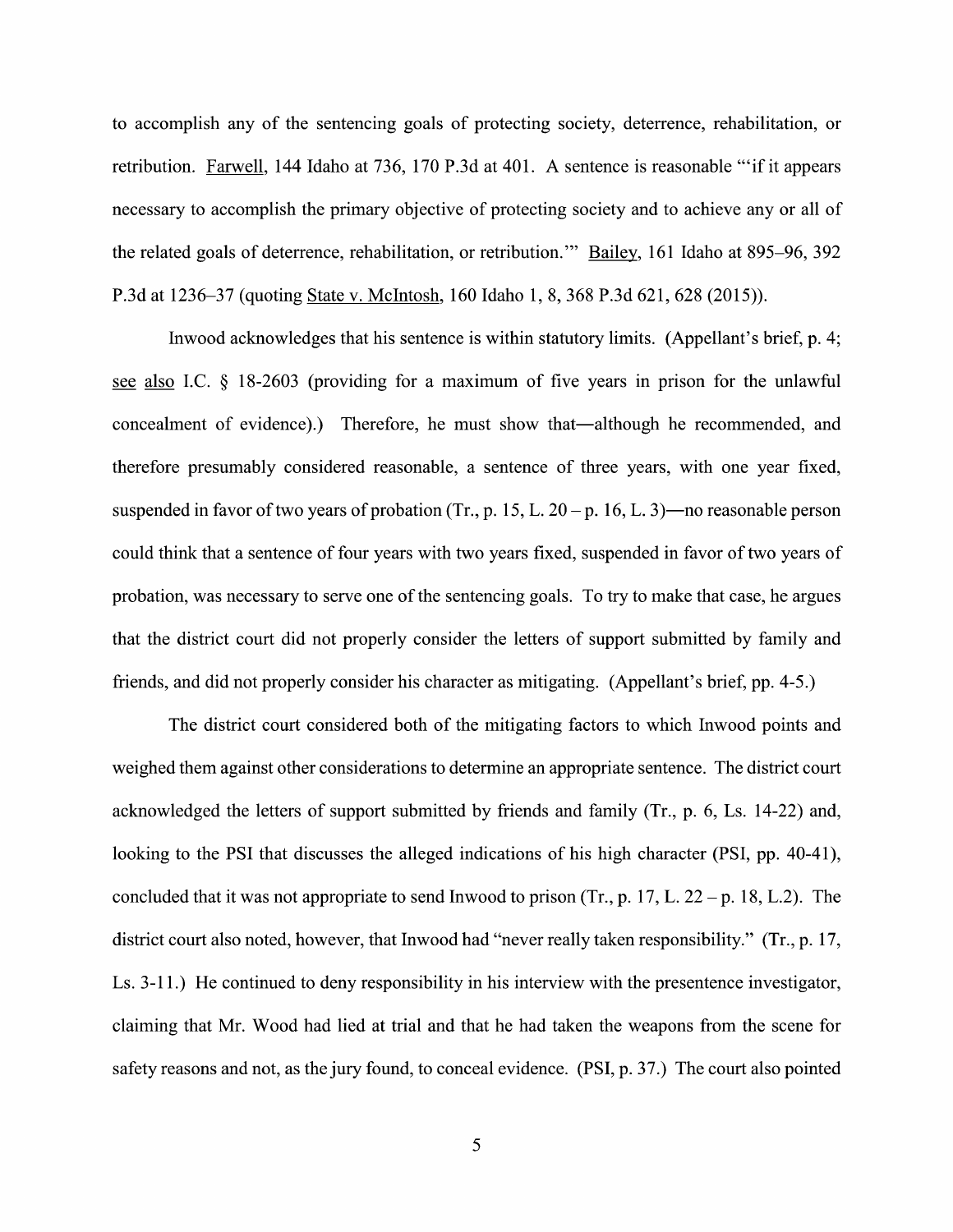to the fact that this was Inwood's second felony conviction.  $(Tr, p. 17, Ls. 16-21; PSI, pp. 37-38)$ (reflecting a conviction for grand theft, as well as two misdemeanor DUI convictions).)

As the district court correctly stated, its "job is to balance everything in this case." (Tr., p. 16, L.  $16 - p$ . 17, L. 2.) The district court properly did so and Inwood is simply asking this Court to reweigh the district court's sentencing determination, something it does not do. See State v. Windom, 150 Idaho 873, 879, 253 P.3d 310, 316 (where appellant claimed that the district court inadequately considered allegedly mitigating factors, holding that this Court's "role is not to reweigh the evidence considered by the district court"); State v. Thurlow, 152 Idaho 256, 261, 269 P.3d 813, 818 (Ct. App. 2011) ("Thurlow requests that this Court reweigh the evidence presented before the district court and arrive at a different conclusion. However, as mentioned above, to do so would be contrary to our established standards of review.").

#### **CONCLUSION**

The state respectfully requests this Court to affirm the judgment of the district court. DATED this 17th day of December, 2019.

> <u>/s/ Andrew V. Wake</u><br>ANDREW V. WAKE Deputy Attorney General